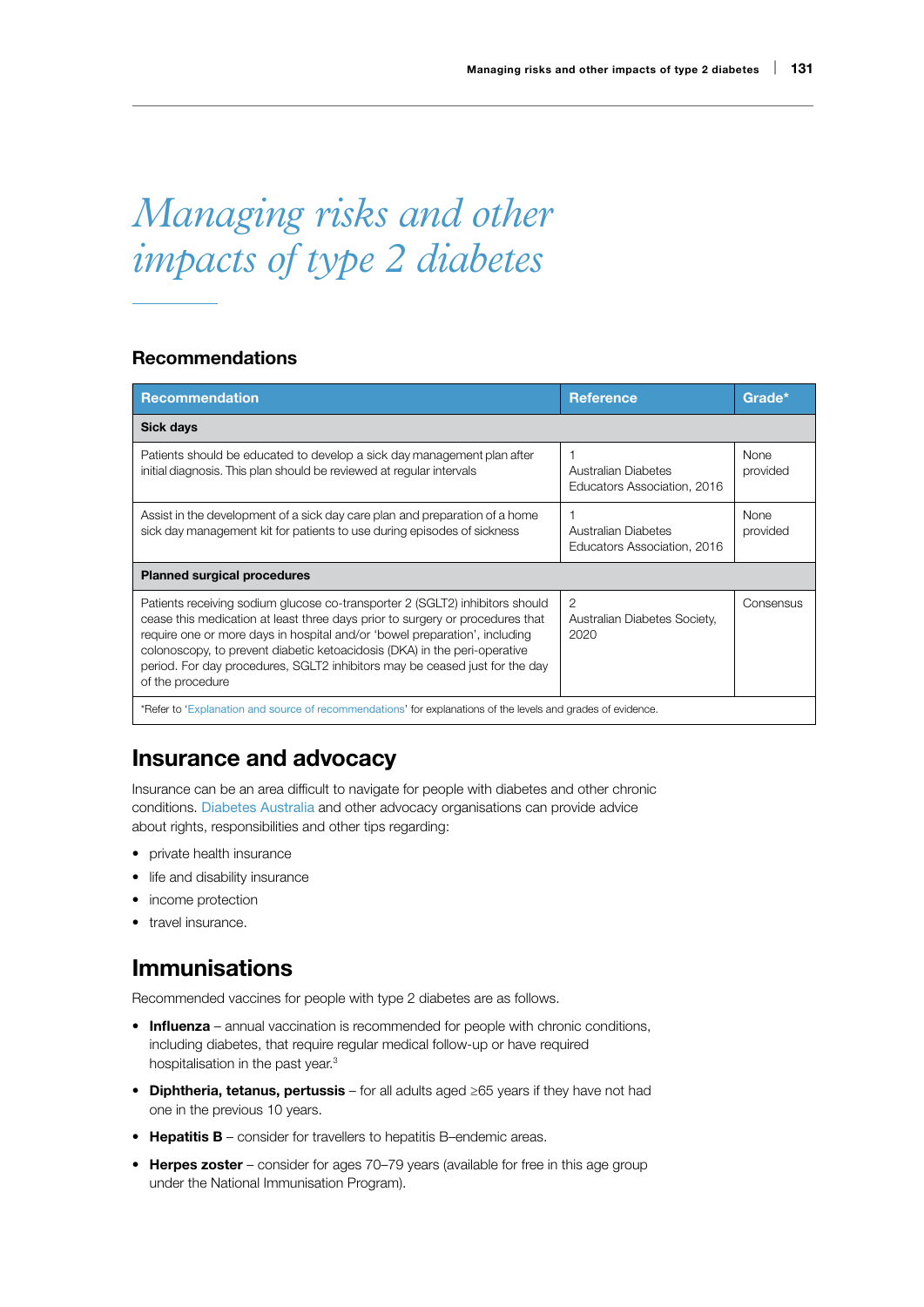- Pneumococcus diabetes is considered a 'Category B' condition for increased risk of invasive pneumococcal disease. It is recommended that all adults with type 2 diabetes receive three lifetime doses of the 23-valent pneumococcal polysaccharide vaccine (23vPPV), as follows:<sup>3</sup>
	- 1. first dose at around age 18 years, or at time of diagnosis of type 2 diabetes
	- 2. second dose 5–10 years later
	- 3. third dose at least five years later or at age 65 years, whichever is later.

Children who have received four doses of 13-valent pneumococcal conjugate vaccine (13vPCV) are recommended to receive two lifetime doses of 23vPPV.

### Sick days

'Sick days' are periods of minor illness (due to other causes) of around 1–4 days' duration that require changes to a person's usual diabetes self-management.

People with diabetes require careful individualised management during these periods to prevent:

- hyperglycaemic and hypoglycaemic emergencies
- hyperosmolar hyperglycaemic state
- diabetic ketoacidosis (DKA).

A warning regarding use of sodium glucose co-transporter 2 (SGLT2) inhibitors and DKA: SGLT2 inhibitors carry a small but definite risk of DKA, sometimes without significantly raised blood glucose levels (euglycaemic DKA).<sup>2</sup> Patients should be periodically warned that the chance of developing DKA (which can be euglycaemic) is low, but advised of the symptoms and told to present to an emergency department if they develop any of these symptoms. They should inform treating doctors that they are taking an SGLT2 inhibitor. Risk factors and warning signs should be incorporated into their management plan.<sup>2</sup>

General practices and general practitioners (GPs) should consider routinely incorporating sick day plans in patients' documented management plans.

The Australian Diabetes Educators Association (ADEA) has developed clinical guiding principles for health professionals and a consumer resource on sick day management.<sup>1,4</sup>

Patient information is also available from state and territory diabetes organisations.

### In practice

A clear and specific action plan for management of sick days (Table 1) ensures that patients can either self-manage or have access to their healthcare team for advice and early intervention, supervision and support.

Action plans should be updated regularly (at least once during the annual cycle of care) and provided to patients and their support people.

Sick day management should be tailored to the individual patient and involve the following.

- Identify the underlying cause, and treat as appropriate. Underlying causes include:
	- intercurrent illnesses, infections (eg skin, urinary tract and chest infections), trauma, acute myocardial infarction and stroke
	- use of medications such as corticosteroids.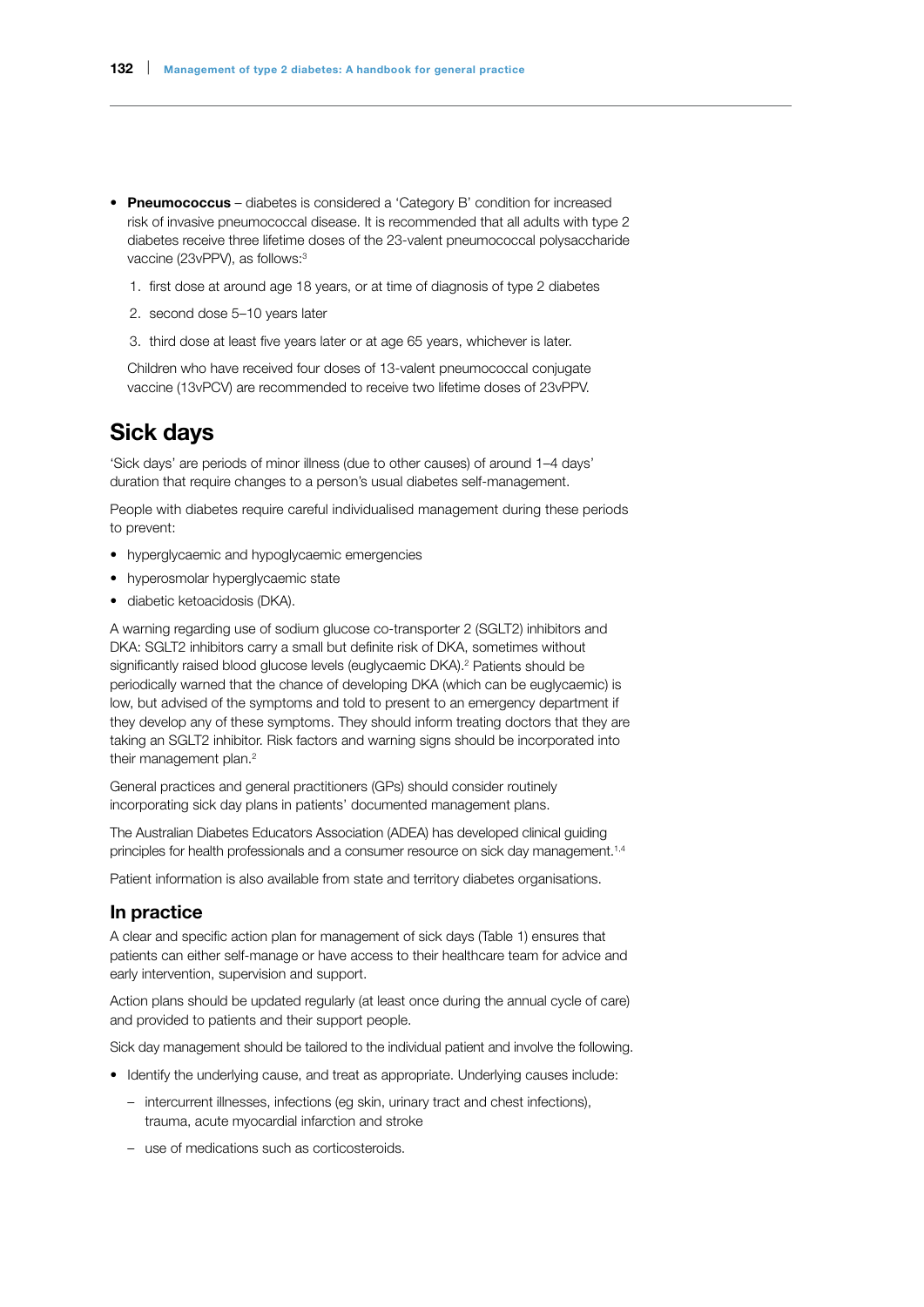- Increase self-monitoring of blood glucose (SMBG), if required by individual circumstances (eg patients at risk of hypoglycaemia or using insulin). Refer to the [NDSS](https://www.ndss.com.au/wp-content/uploads/forms/blood-glucose-test-strip-6-month-access-approval-form.pdf) website for necessary forms.
- Ensure continuity of advice and accessibility provide telephone access or after-hours support.
- Review medications refer to Table 1.

### Special considerations

Different patient groups have different considerations for sick day management.

#### Type 2 diabetes managed with diet alone

- For worsening glycaemia, consider the introduction of medication and symptomatic management of hyperglycaemia.
- Patients with type 2 diabetes may have impaired body immune mechanisms that will make recovery slower.
- In addition, patients may become dehydrated because of the osmotic diuresis.

### Type 2 diabetes managed with oral or non-insulin glucose-lowering medication

- Worsening glycaemia may require urgent review by the GP or referral to a specialist diabetes service or hospital emergency department, or contact with an endocrinologist.
- Insulin may be temporarily required for persistent and extreme symptomatic hyperglycaemia (≥15 mmol/L), which may also require hospital admission.
- In patients with nausea, vomiting and/or diarrhoea:
	- consider stopping metformin and glucagon-like peptide-1 receptor agonists (GLP-1 RAs) temporarily. Metformin may aggravate these symptoms, and GLP-1 RAs may aggravate nausea or vomiting. There may be a risk of acute renal impairment due to dehydration
	- review and cease SGLT2 inhibitors, metformin and GLP-1 RAs if acute gastrointestinal illness is present, as these medicines may further aggravate dehydration and hypovolaemia.
- Note that DKA/euglycaemic DKA should be considered in patients who are taking SGLT2 inhibitors if they display abdominal pain, nausea, vomiting, fatigue or metabolic acidosis.2

#### Type 2 diabetes managed on insulin

- All patients should be [self-monitoring blood glucose](https://www.ndss.com.au/wp-content/uploads/order-forms/blood-glucose-testing-strips-order-form.pdf), have adequate pen needles and advised to seek an urgent review by their GP or health professional when unwell or if their blood glucose is >15 mmol/L on two consecutive SMBG readings, as per the action plan.
- Blood glucose monitoring should be increased to every 2–4 hours if unwell. Patients may need to increase their morning intermediate or long-acting insulin dose by 10–20% if the glucose reading remains elevated, and, depending on further blood glucose levels, modify subsequent doses of short-acting insulin during the day. For people on ultra–long-acting basal insulins, including glargine U300 or degludec insulins, GPs may need to seek advice from an appropriate specialist regarding dose adjustment, as dose changes may take 4–7 days for effect. Advice on the additional use of oral agents and GLP-1 RAs is listed in Table 1.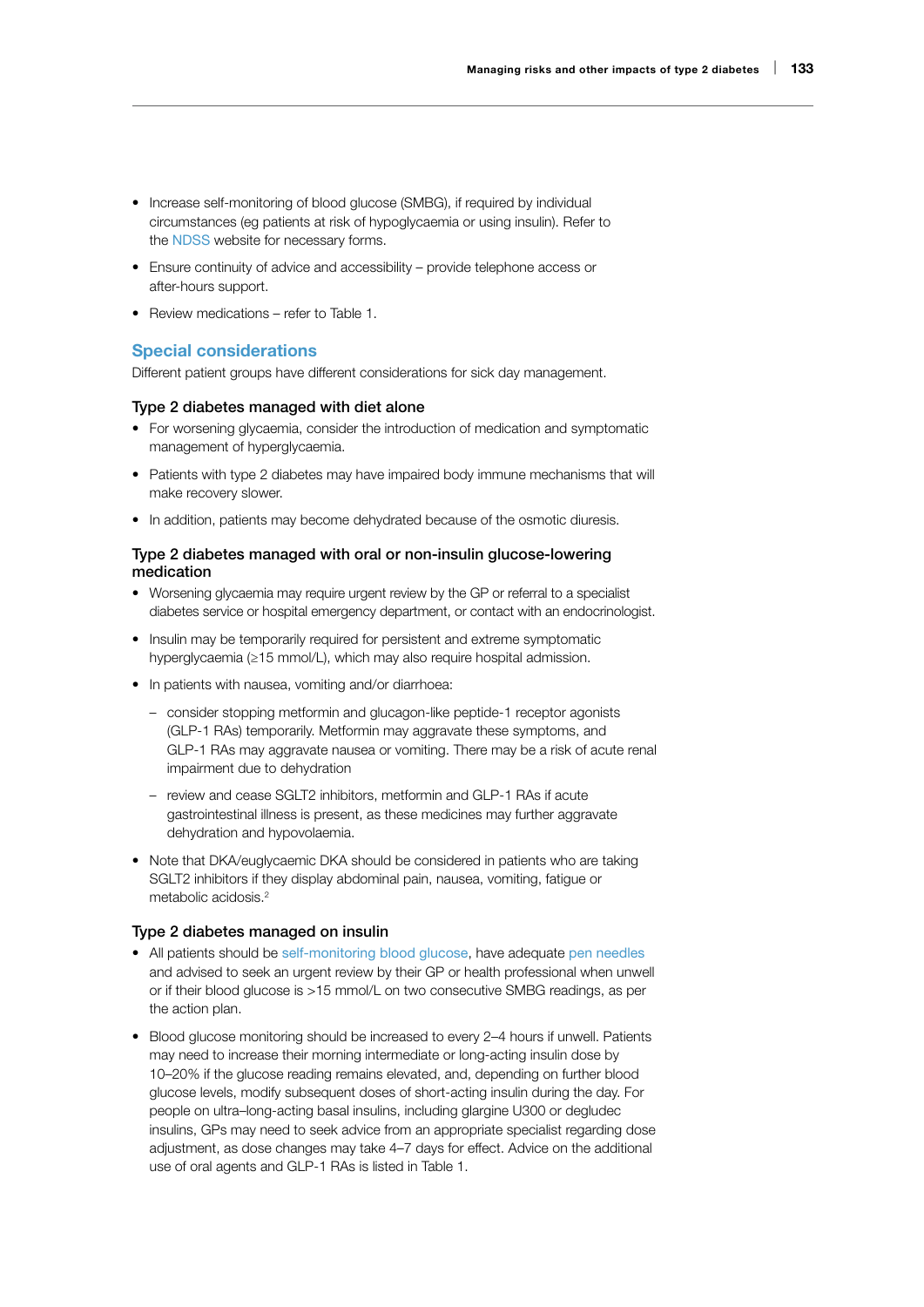- Additional blood ketone testing (with appropriate self-monitoring equipment) may be incorporated if there are symptoms suggestive of ketosis (eg nausea, vomiting, shortness of breath or fruity odour, abdominal pains, altered consciousness), there is a history of DKA, or if the patient is using an SGLT2 inhibitor. This should be a documented strategy in the patient's sick day management plan.
- Note that many patients are only on basal insulin or a premixed insulin. These patients require appropriate medical advice, and may need acute medical advice or prescription for additional rapid-acting insulin to use as a supplemental insulin dose.<sup>1</sup> If uncertain, consult an appropriate specialist.
- Patients with gastrointestinal upset who are not eating, but who feel well and continue their usual activities, may need to reduce their insulin according to SMBG readings (especially rapid-acting insulin) to avoid hypoglycaemia.

For more information, refer to the ADEA's clinical guiding principles for sick day management 2016.<sup>1</sup>

| Table 1. Action plan for management of sick days in people with type 2 diabetes <sup>1,4</sup> |                                                                                                                                                                                                                                                                                                                                                                                                                                                                                                                                                                                                                                                                                                                                                                                                                                                                                                                                                                                                                     |  |
|------------------------------------------------------------------------------------------------|---------------------------------------------------------------------------------------------------------------------------------------------------------------------------------------------------------------------------------------------------------------------------------------------------------------------------------------------------------------------------------------------------------------------------------------------------------------------------------------------------------------------------------------------------------------------------------------------------------------------------------------------------------------------------------------------------------------------------------------------------------------------------------------------------------------------------------------------------------------------------------------------------------------------------------------------------------------------------------------------------------------------|--|
| Commence<br>action plan                                                                        | Commence:<br>• when patient starts to feel unwell, or<br>• if blood glucose >15 mmol/L on two consecutive readings                                                                                                                                                                                                                                                                                                                                                                                                                                                                                                                                                                                                                                                                                                                                                                                                                                                                                                  |  |
| Frequency of blood<br>glucose monitoring                                                       | Monitor 2-4-hourly, or more frequently if blood glucose is low                                                                                                                                                                                                                                                                                                                                                                                                                                                                                                                                                                                                                                                                                                                                                                                                                                                                                                                                                      |  |
| Medication                                                                                     | Continue insulin or diabetes medications, but assess use of metformin, SGLT2 inhibitors<br>(dapagliflozin, ertugliflozin and empagliflozin) and GLP-1 RAs, which may require cessation if<br>vomiting or dehydration is a concern                                                                                                                                                                                                                                                                                                                                                                                                                                                                                                                                                                                                                                                                                                                                                                                   |  |
| Food and<br>water intake                                                                       | • There is increased risk of hypoglycaemia from insulin and sulfonylureas if appropriate intake of<br>meals is not maintained<br>• Patients should try to maintain their normal meal plans if possible<br>• Fluid intake (eq water or oral rehydration solutions) should be increased to prevent dehydration<br>• Advise about alternative, easy-to-digest foods like soups if the patient cannot tolerate a normal diet<br>(some non-diet soft drinks may provide essential carbohydrate in this situation)<br>• If vomiting or diarrhoea, SGLT2 inhibitors and metformin should be ceased<br>• If illness is causing loss of appetite and marked reduction of carbohydrate intake, SGLT2 inhibitors<br>should be ceased<br>• If blood glucose >15 mmol/L, use non-glucose-containing fluids<br>• If blood glucose <15 mmol/L, use oral rehydration solutions (may contain glucose) if needed<br>• If unable to tolerate oral fluids and blood glucose continues to drop, advise patient to attend<br>medical care |  |
| Seek assistance                                                                                | Individuals and support people need to assess whether the person is well enough or able to follow<br>the plan; if they are not well enough, they should call for help or attend hospital                                                                                                                                                                                                                                                                                                                                                                                                                                                                                                                                                                                                                                                                                                                                                                                                                            |  |
|                                                                                                | GLP-1RAs, glucagon-like peptide-1 receptor agonists; SGLT2, sodium glucose co-transporter 2                                                                                                                                                                                                                                                                                                                                                                                                                                                                                                                                                                                                                                                                                                                                                                                                                                                                                                                         |  |

# Planned surgical procedures

People with diabetes should be seen several weeks before surgery for an assessment of glycaemic control and anaesthetic suitability, including their cardiovascular disease risks, and any treatment modifications instituted and stabilised from the time of referral before proceeding to surgery.

Attaining glycaemic control (ie a glycated haemoglobin [HbA1c] approaching 7%, or 53 mmol/mol) in the pre-operative period has been shown to result in fewer complications and shorter hospital stays after surgery.<sup>5</sup> A patient with an HbA1c of  $\geq$ 9% (75 mmol/mol) may need to have their surgery delayed until glycaemic management is optimised.<sup>5</sup>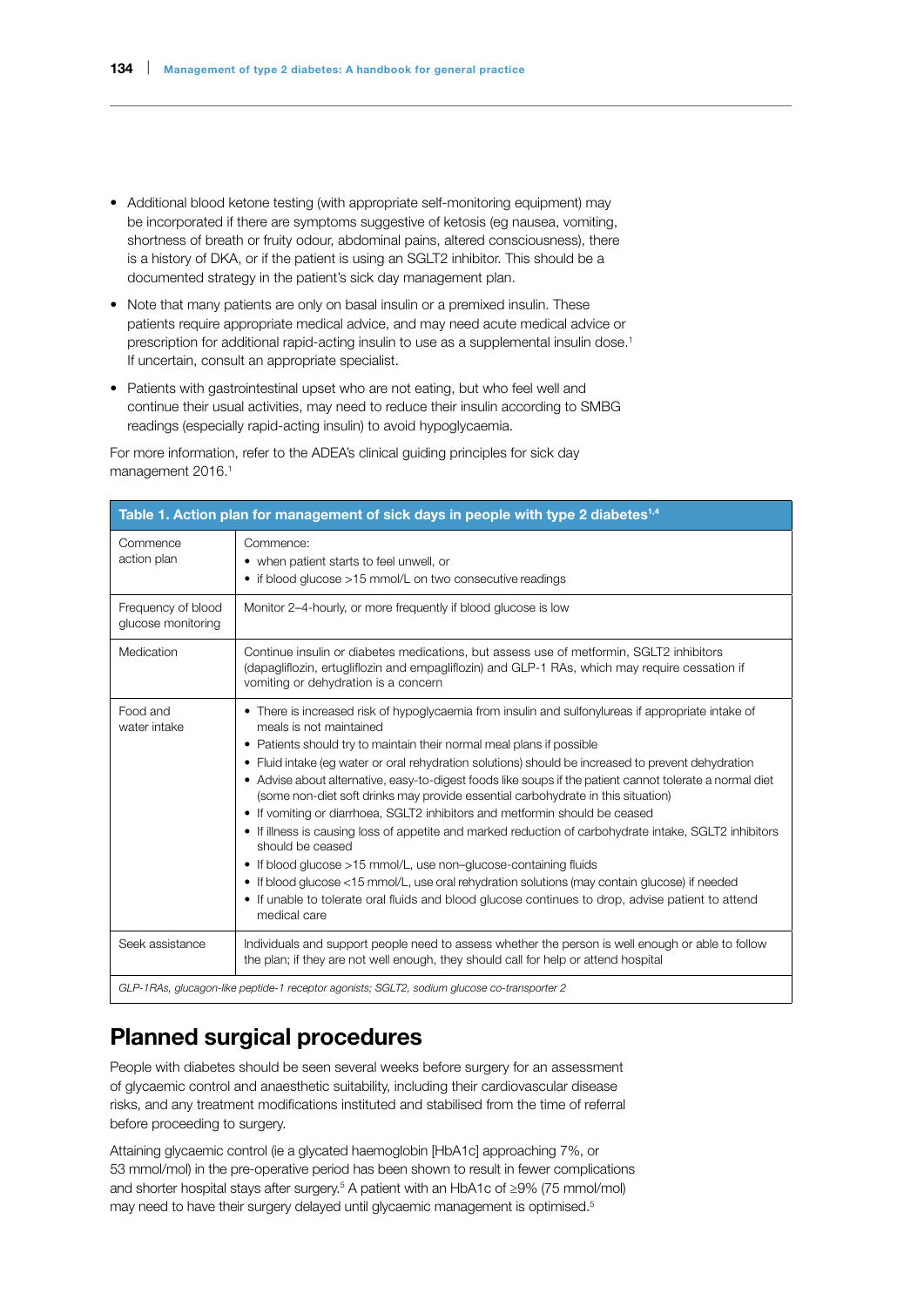Pre-operative care is the same for minor and major surgery. For prolonged procedures, blood glucose levels should be monitored intra- and post-operatively for several days.

Insulin may be required post-operatively for some people with type 2 diabetes.

Further information can be found in the Australian Diabetes Society's *[Peri-operative](https://diabetessociety.com.au/documents/PerioperativeDiabetesManagementGuidelinesFINALCleanJuly2012.pdf)  [diabetes management guidelines](https://diabetessociety.com.au/documents/PerioperativeDiabetesManagementGuidelinesFINALCleanJuly2012.pdf)*.

Rural GPs who perform operations and GPs who administer anaesthetics should refer to these guidelines.

### In practice

#### Ceasing medication before surgery

Appropriate written instructions should be given to the patient beforehand.

Patients who are prescribed oral glucose-lowering medications except SGLT2 inhibitors, and patients on injectable GLP-1 RAs:

- can continue their diabetes medications on the day prior to surgery (be aware that gastric emptying is affected by GLP-1 RAs)
- should omit their oral glucose-lowering medications on the morning of surgery, irrespective of whether they are on the morning or afternoon list.

SGLT2 inhibitors should be ceased at least three days prior to surgery and procedures that require one or more days in hospital and/or require bowel preparation, including endoscopy/colonoscopy (two days prior to and the day of the procedure), to prevent DKA in the peri-operative period.<sup>2</sup> Other glucose-lowering medications may need to be increased in this period.<sup>2</sup>

For day procedures (including gastroscopy), SGLT2 inhibitors may be ceased just for the day of procedure. However, fasting before and after the procedure should be minimised.

Further advice on SGLT2 inhibitor use in the peri-operative period can be found in the Australian Diabetes Society's [alert](https://diabetessociety.com.au/documents/ADS_DKA_SGLT2i_Alert_update_2020.pdf) regarding SGLT2 inhibitors and DKA risk during surgery.

Insulin requires individualised advice as follows, and is usually not completely omitted (never withhold basal insulin):

- Long-acting insulin continue as usual (including morning doses)
- Short-acting insulin omit rapid/short-acting insulin if not eating. Depending on timing of procedure
	- morning: withhold short-acting insulin (and all oral glucose-lowering medication)
	- afternoon: take half the normal morning rapid/short-acting dose in the morning before a light breakfast
- Premixed insulin take one-third to half of the usual morning dose

People taking intermediate-acting insulin who are booked for afternoon procedures or on prolonged fasting may need a reduced dose. Seek specialist endocrinology and anaesthetic advice before planned procedures.

Patients on a multiple daily insulin regimen might require peri-operative glucose infusion and the associated close blood glucose monitoring. Many hospitals have a protocol or working plan that should be followed for the individual patient in that service.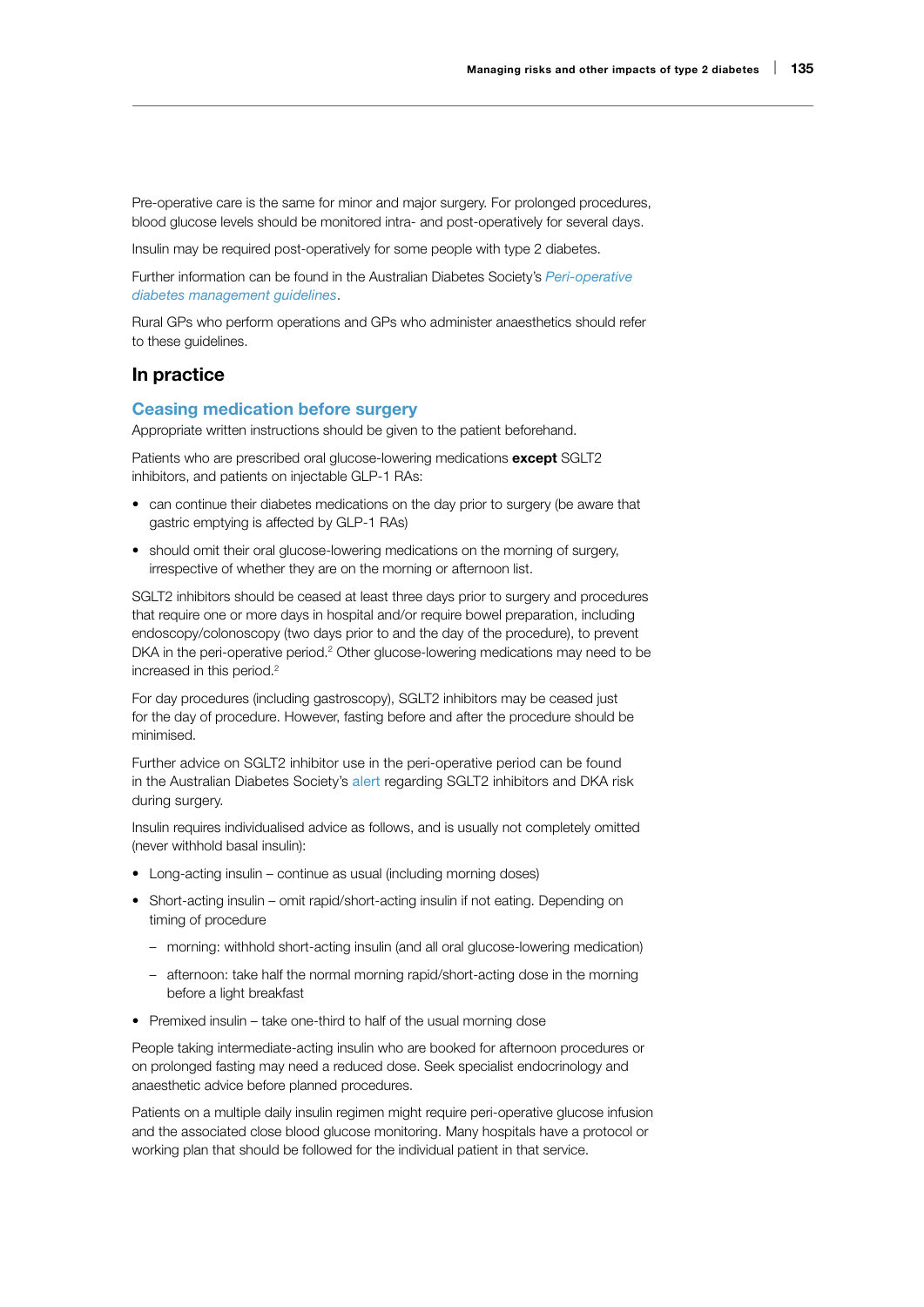#### Recommencing oral medication

Patients on oral glucose-lowering medication, with the exception of SGLT2 inhibitors, can generally recommence medications when they are able to eat meals. Specific advice is available in Australian Diabetes Society's *[Peri-operative diabetes](https://diabetessociety.com.au/documents/PerioperativeDiabetesManagementGuidelinesFINALCleanJuly2012.pdf)  [management guidelines](https://diabetessociety.com.au/documents/PerioperativeDiabetesManagementGuidelinesFINALCleanJuly2012.pdf)*.

SGLT2 inhibitors should only be recommenced post-operatively when the patient is eating and drinking normally or close to discharge from hospital. People who have had day surgery should only recommence SGLT2 inhibitors once they are on full oral intake. It may be prudent to delay recommencement for another 24 hours; however, this must be balanced against risk of hyperglycaemia.<sup>2</sup>

Metformin can generally be recommenced 24 hours after major surgery, provided there has been no deterioration in serum creatinine.<sup>5</sup> For patients pre- and post-operatively using metformin and SGLT2 inhibitors, maintenance of hydration and carbohydrate intake is important.

### Patients undergoing colonoscopy

For colonoscopy preparation, ColonLYTELY or Glycoprep, rather than Fleet or PhosphoPrep, should be used in patients with renal impairment, who may become severely hyperphosphataemic with phosphate preparations.<sup>6</sup>

The dietary modifications that are advised for colonoscopy preparation might alter glucose management and hypoglycaemic risks; instruction on appropriate SMBG testing may be required. It is also essential to avoid excessive carbohydrate restriction during the bowel preparation period if the patient has been using SGLT2 inhibitors.

On preparation days and day of procedure, commence SMBG and withhold all oral medications. Note that SGLT2 inhibitors should be ceased three days before colonoscopy and only recommenced when the patient is eating and drinking normally.<sup>2</sup>

Basal and/or rapid-acting insulin should be managed as above.

Premixed insulin should be managed as follows.

- On the day of bowel preparation, reduce premixed dose by half for all doses.
- On the day of procedure, arrange a morning procedure and use half usual dose and glucose infusion.

# Driving

Diabetes is identified as one of the medical conditions that may impair driving ability. Impairment can be caused by:

- unexpected hypoglycaemia for drivers on insulin or sulfonylureas (main hazard)
- sensory or end-organ complications, particularly reduced vision or reduced sensation in the feet
- other comorbidities, such as sleep apnoea and cardiovascular problems.

Drivers with diabetes must meet specific national standards to ensure that their health status does not increase the risk of a crash. However, GPs should be aware that there are variations to these standards in individual states and territories, and should check with the relevant transport authority.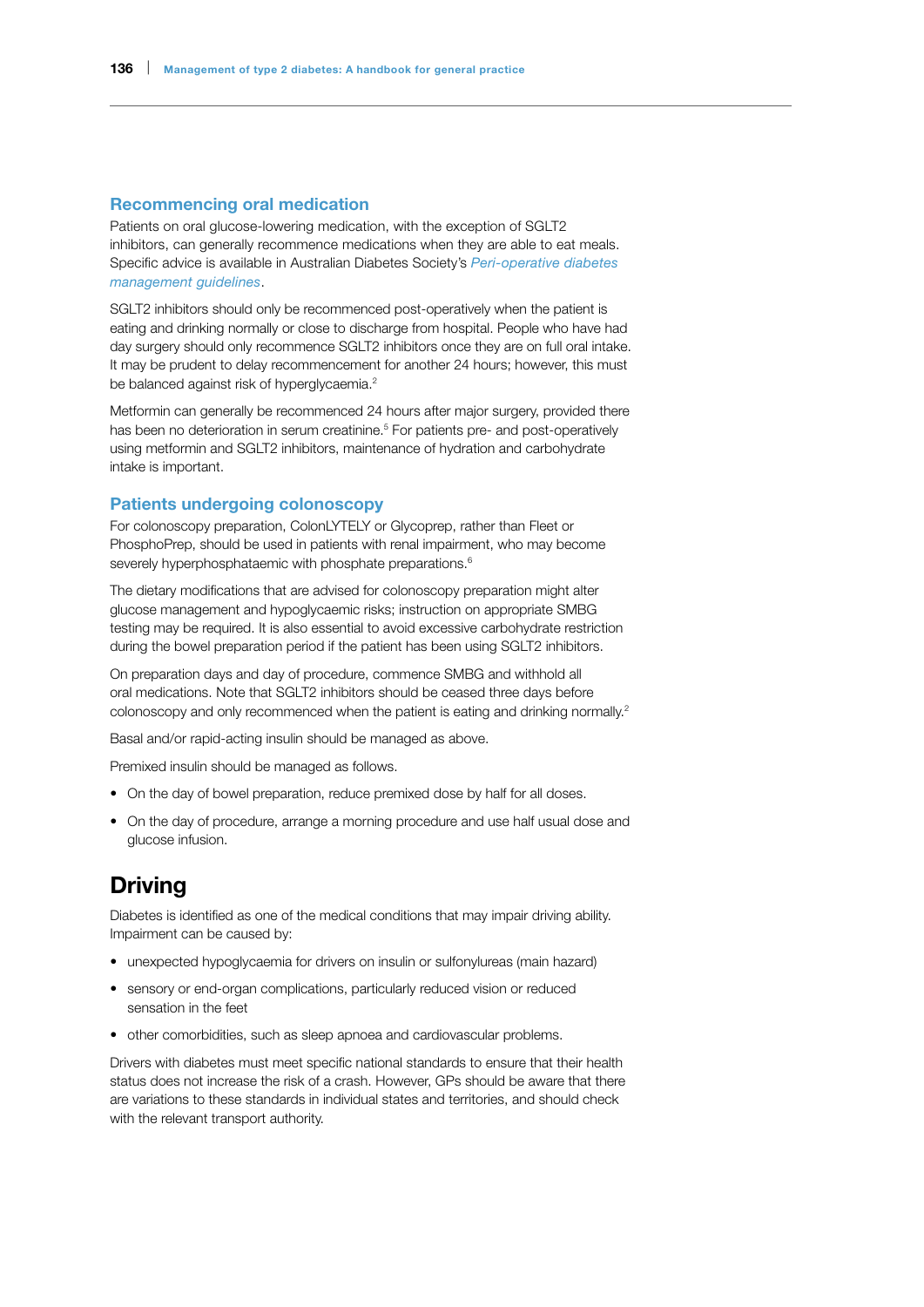### In practice

National medical standards for private and commercial licensing, and a flowchart to assist with the management of diabetes and driving, are found in section 3.3.2 of Austroads' and the National Transport Commission's *[Assessing fitness to drive](https://austroads.com.au/publications/assessing-fitness-to-drive/ap-g56/diabetes-mellitus/medical-standards-for-licensing-2)*. This document was updated in 2016, with a number of changes to the assessment criteria regarding drivers with diabetes. Note that HbA1c measurements are not used to assess fitness to drive, and, for clarity, all references to HbA1c have been removed from the updated criteria.<sup>7</sup>

#### Private licences

People taking glucose-lowering medications other than insulin do not necessarily require a conditional licence; however, they must have a medical review by their treating doctor every five years.<sup>7</sup>

A person on glucose-lowering medication other than insulin is not fit to hold an unconditional licence if they:

- have end-organ complications that may affect driving, as defined by the national medical standards, or
- have had a recent 'severe hypoglycaemic event', defined as 'an event of hypoglycaemia of sufficient severity such that the person is unable to treat the hypoglycaemia themselves and thus requires an outside party to administer treatment'.<sup>7</sup>

In this case, a conditional licence may be granted as long as the following are achieved:

- any end-organ effects are satisfactorily treated
- the person is following a treatment regimen that minimises the risk of hypoglycaemia
- the person experiences early warning symptoms (awareness) of hypoglycaemia or has a documented management plan for lack of early warning symptoms
- any recent 'severe hypoglycaemic event' has been satisfactorily treated.

People on insulin may have a conditional licence, requiring a two-yearly review. This must be granted as outlined in the national medical standards, with similar criteria as above.

### Commercial licences

People with diabetes on any form of glucose-lowering therapy, including insulin, may be granted a conditional commercial licence. Specialist referral is required.

This licence is subject to yearly specialist review; if the person is on metformin alone, this review may be carried out by the treating GP, by mutual agreement with the treating specialist. The initial recommendation of a conditional licence must, however, be based on the opinion of a diabetes specialist.

### Severe hypoglycaemia

The minimum period of time before returning to drive after an episode of severe hypoglycaemia is generally six weeks. A specialist's assessment and agreement is required for all licencing categories.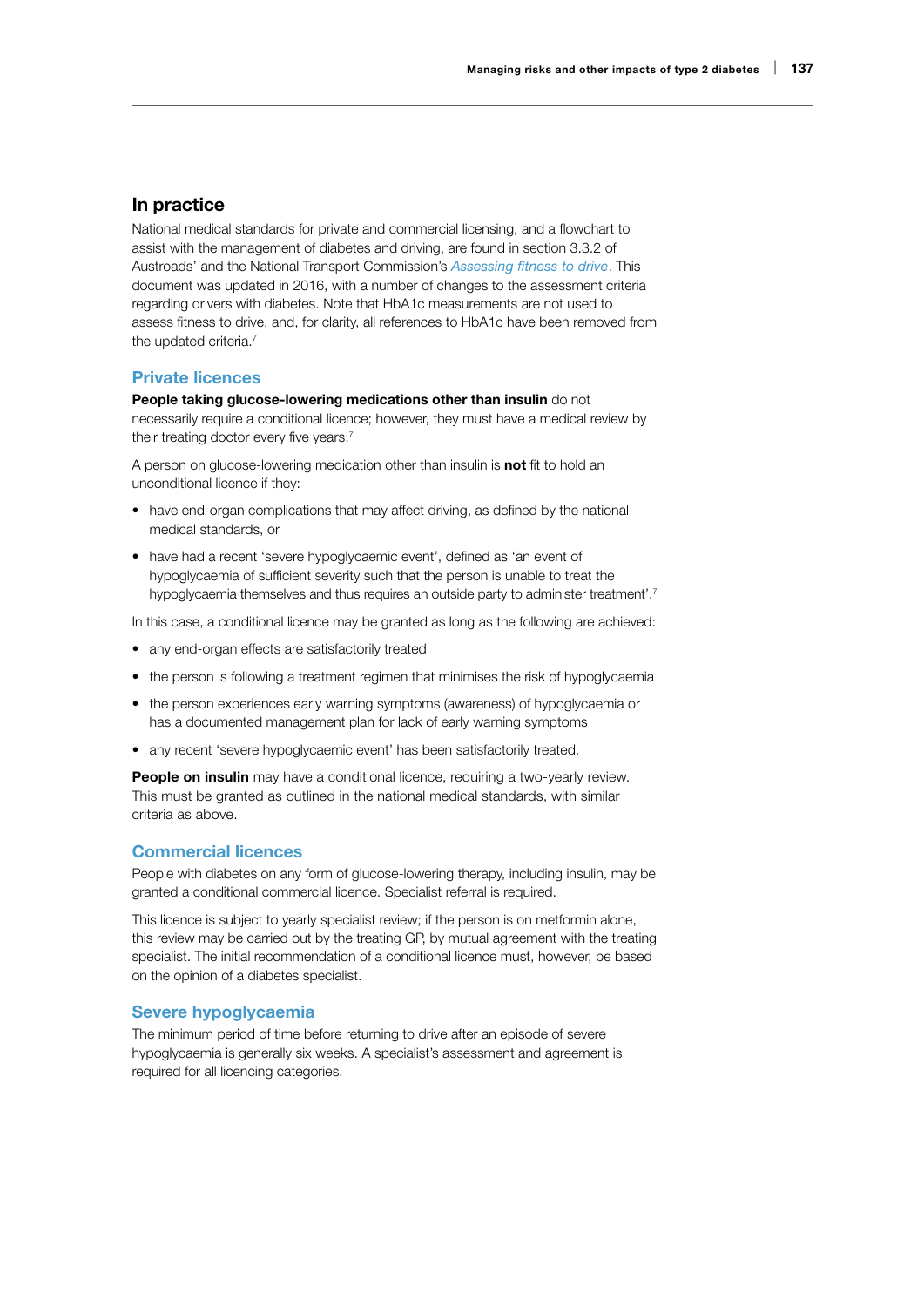#### Patient education and resources

The National Diabetes Service Scheme's (NDSS's) consumer booklet *[Driving and](http://www.ndss.com.au/diabetes-and-driving-booklet/)  [diabetes](http://www.ndss.com.au/diabetes-and-driving-booklet/)* provides a checklist and offers advice for people with diabetes to ensure that they have safe blood glucose levels before they drive.

The importance of taking extra precautions to maximise road safety and reduce risks of road accidents caused by hypoglycaemic incidents is highlighted and should be actively promoted.

For example, drivers are required to perform a blood glucose check before they drive and again during the journey, if driving for more than two hours.

### **Diving**

People with type 2 diabetes, including those who use medication, can participate in recreational scuba diving. They must be otherwise qualified to dive and meet several criteria as outlined in [consensus guidelines](https://www.diversalertnetwork.org/medical/articles/DAN_and_UHMS_Publish_Guidelines_for_Recreational_Diving_with_Diabetes_) for recreational diving with diabetes that were developed in 2005.

When evaluating persons with diabetes for medical fitness to dive, first ensure that no other exclusionary conditions (eg epilepsy, pulmonary disease) exist.

The physiological demands of diving must then be considered. People with diabetes are at higher risk than the general diving population of medical complications such as myocardial infarction, angina and hypoglycaemia.

The Australian Diabetes Society has [recommendations](https://diabetessociety.com.au/documents/ADS_Diving_Diabetes_2016_Final.pdf) for people with insulin-treated diabetes, regarding suitability for diving, scope of diving and blood glucose management on the day of diving.

### **Travel**

People with diabetes can travel safely, provided a few extra precautions are taken and the travel is planned.

Those not using insulin generally have few problems during travel. The stress of travel may increase blood glucose levels slightly. The decreased activity experienced in a long plane trip, together with the amount of food given en route, often results in increased blood glucose levels. These should return to normal once a more usual lifestyle has been resumed at the destination.

Patients should ideally have a medical consultation at least six weeks before the proposed travel, particularly if they are on insulin. This allows time to assess control and alter management as required. Patients might benefit from referral to a credentialled diabetes educator to go through their travel plans and help prepare a detailed travel management plan, including sick day management.

Before travelling, patients should:

- check routine immunisation status and other medical conditions
- obtain a covering letter from their doctor (refer below)
- pack extra food (if allowed by customs) and double the quantity of supplies of medication and monitoring equipment, dividing them between checked-in and carry-on luggage in case one is lost or stolen (it is not advisable to pack extra insulin in checked-in luggage, as insulin exposed to extreme temperatures of the cargo hold will lose efficacy)
- get advice about special insurance
- familiarise themselves with Australian/other air security guidelines (refer below).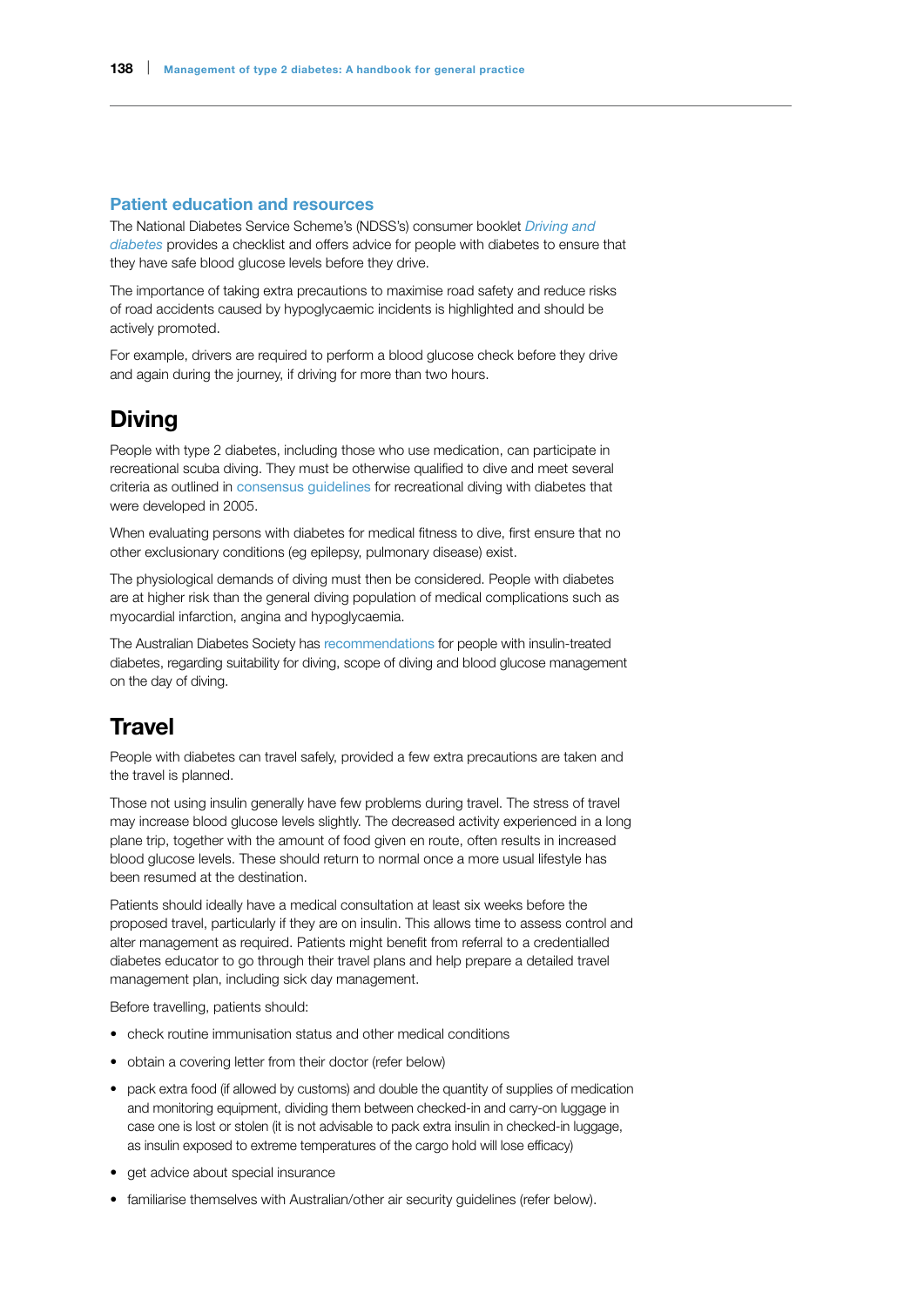### Travelling by air: Security guidelines

Australian air authorities stipulate the following security guidelines. If the patient is not using an Australian carrier, it is advisable for the patient to check with the chosen airline for applicable security quidelines.

- All diabetes supplies that include testing equipment, insulin and glucagon delivery devices (eg syringes, pen needles, insulin pump consumables) carried on board must be in the hand luggage of the person who has diabetes and whose name appears on the airline ticket.
- The traveller's name should appear on the insulin and/or glucagon prescription labels.
- It is advisable to carry legible prescriptions for all medications. The prescriptions must include the traveller's name, name and type of medication, and contact details of attending medical practitioner.
- The NDSS card is accepted as primary proof that a person with insulin-treated diabetes needs to carry with them their diabetes equipment such as insulin pen, pump, syringes, needles and glucagon kit. Supplementary photographic proof of identity such as a driver's licence may also be requested.
- It is advisable to carry a letter from the attending medical practitioner that outlines medical diagnoses, prescribed medications, whether insulin is used and, if so, the delivery device/s. The letter must stress the importance of the patient having to carry medications with them and include the frequency of dosage. For those using an insulin pump, the letter must stress the need for the pump to be worn at all times.
- Some international regulations set limits on fluid containers that may be personally taken on board aircraft. People with diabetes who need to carry supplies of insulin are exempt. They will be required to present the insulin at the security point and carry proof of their condition and need for insulin.
- People wearing electronic devices to monitor blood glucose levels or to infuse insulin should check with the airline as to whether these devices can be operated during the flight.

### Rights of people with diabetes during security check

People with diabetes who use an insulin pump are not required to remove their pump at the security point. If the security staff request this, the person with diabetes has the right to request access to a private consultation room, which security staff are required to provide. People with diabetes are also entitled to make this request if discussion about their condition is required.

For more information about travel and diabetes, consult the travel advice on the websites of [Diabetes Australia](http://www.diabetesaustralia.com.au/travel) and the [Department of Home Affairs](https://www.homeaffairs.gov.au/about-us/what-we-do/travelsecure/travellers-with-specific-needs).

### Diabetes management during Ramadan

Fasting during Ramadan is one of the five pillars of Islam, and all healthy adult Muslims are obliged to refrain from eating and drinking from sunrise to sunset during this lunar month. The fast may last 11–19 hours, depending on where and at what time of year Ramadan occurs. People with an acute illness such as influenza may postpone fasting to other days when their acute illness has resolved. People with chronic illnesses such as diabetes are not obliged to fast, and are able to donate to a charity as atonement; however, many still choose to fast.

Some Muslim patients with diabetes might be more inclined to discuss fasting during Ramadan with their local imam rather than their GP; GPs may therefore need to ask patients specifically if they intend to fast.8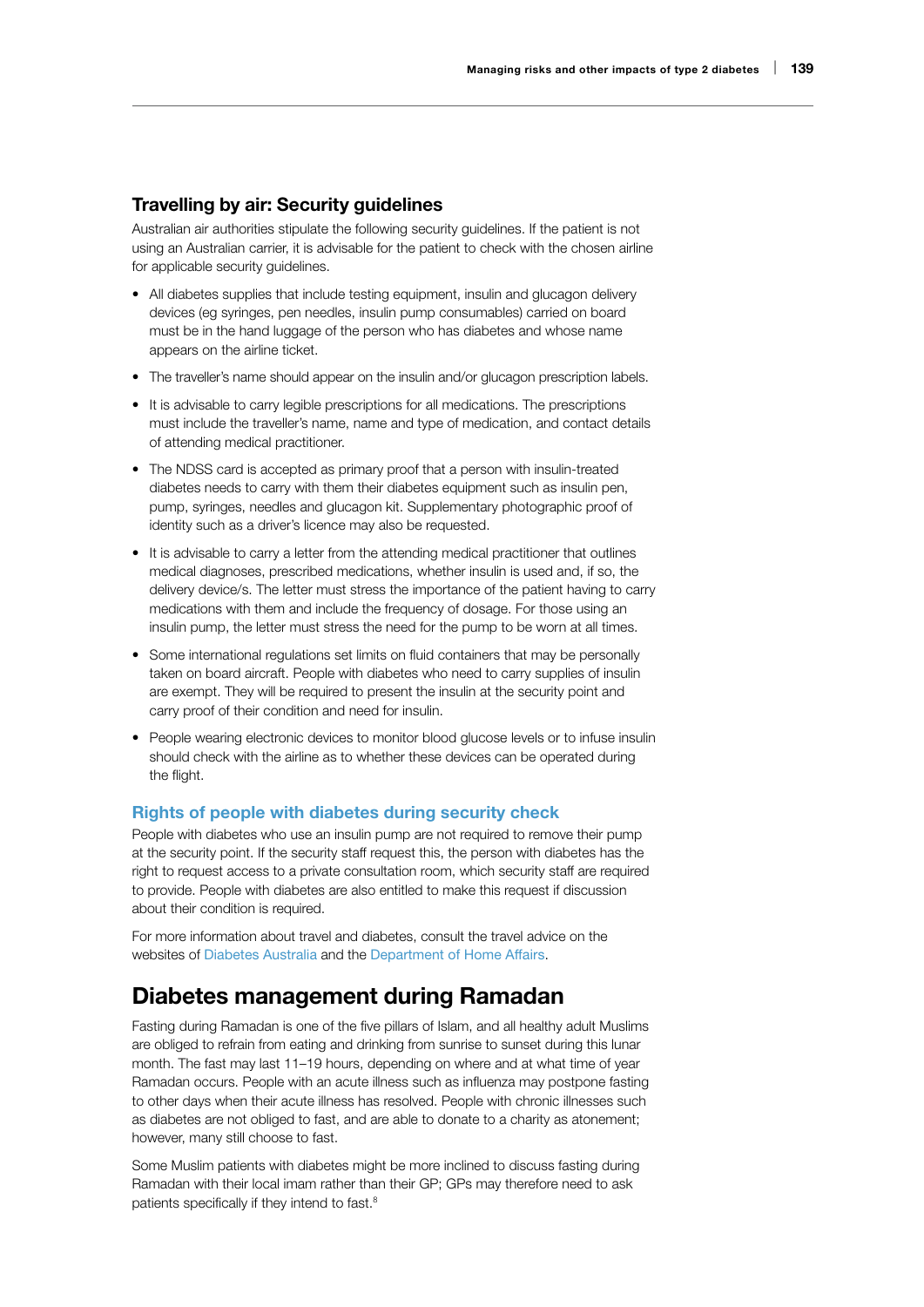The main concern for diabetes management during Ramadan is hypoglycaemia. Fasting can disrupt normal glucose homeostasis and lead to serious consequences. Patients who choose to fast should be warned of these complications.

People in the 'very high' or 'high' risk groups shown in Box 1 should be actively discouraged from fasting during Ramadan.<sup>8</sup> This includes people at high risk of hypoglycaemia.

A post-Ramadan GP assessment is recommended.

### Taking oral glucose-lowering agents during Ramadan

Guidelines have recommended therapeutic choices to help minimise risk of hypoglycaemia in Ramadan.<sup>8,9</sup>

### Insulin use during Ramadan

People taking insulin who wish to fast during Ramadan should have renal and liver function tests ordered, as both renal and hepatic impairment may precipitate or prolong hypoglycaemia in people with diabetes.

People taking insulin should be instructed on SMBG and individual adjustment of insulin doses based upon glucose goals discussed before commencing Ramadan.

People taking long-acting basal insulin analogue glargine have been shown to be able to fast safely with no significant increases in hypoglycaemic episodes.<sup>8</sup> Rapid-acting (mealtime) insulin should be given at fast-breaking evening mealtimes.

If weight loss occurs due to fasting, patients may need a reduction in basal insulin dose in the second half of the Ramadan period.

Patients with type 2 diabetes on premixed insulin twice daily should reduce the morning breakfast dose by 25-50% and take the normal evening dose with their evening meal.<sup>8</sup> If postprandial hyperglycaemia develops as a result of the larger-than-usual sunset meal (iftar), which breaks the day's fast, then consider changing the premixed insulin to 50:50 (for patients on 30:70 or 25:75 premixed insulin). Alternatively, the premixed insulin dose can remain the same, with additional rapid-acting insulin given to cover the iftar meal. Rapid-acting insulin might also be required for people who have an additional evening meal before bedtime, when iftar is early.

Because eating patterns can vary significantly from person to person during Ramadan, individualised plans for insulin use should be developed for each person.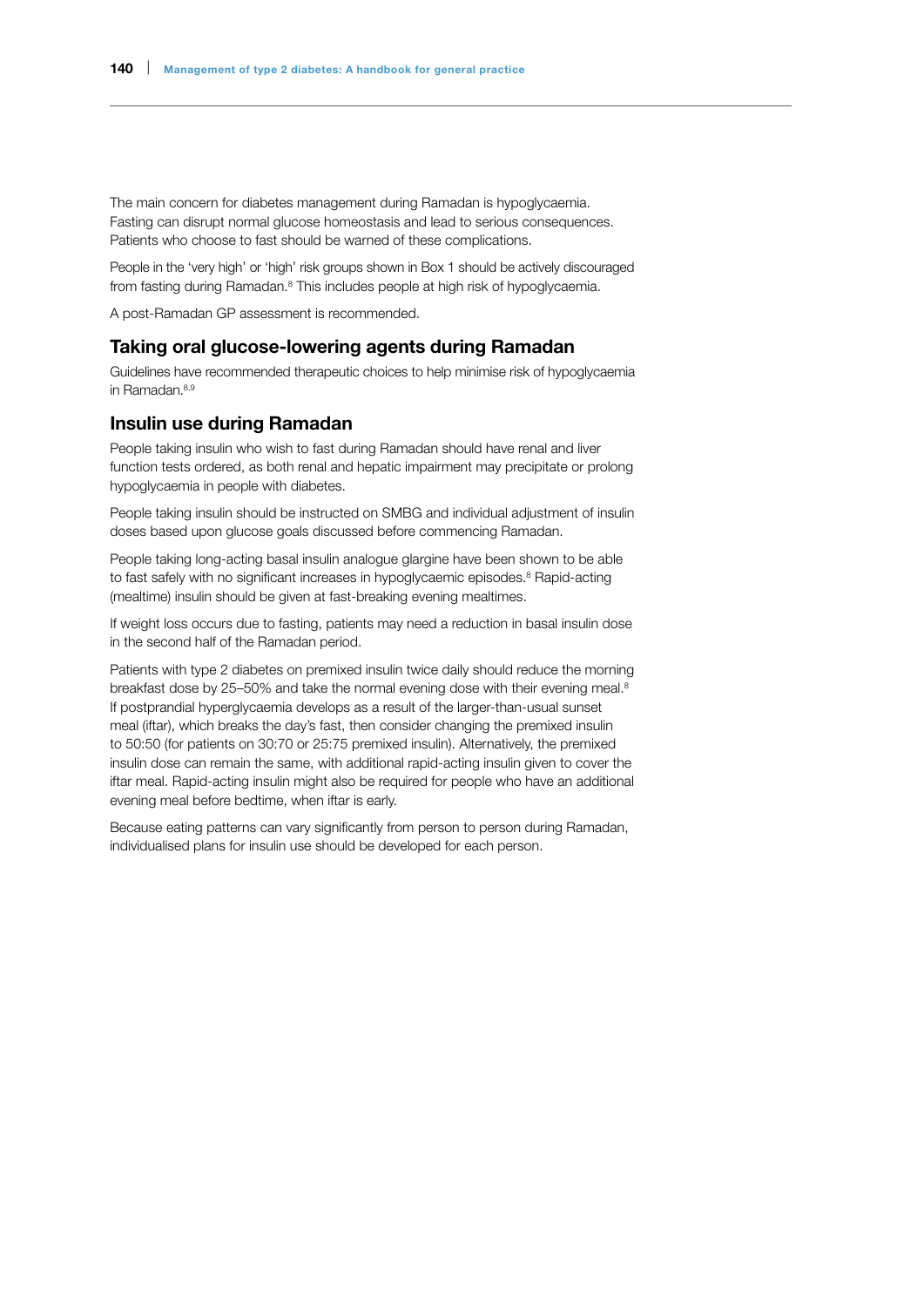### Box 1. Risk categories for people with diabetes who are considering fasting during Ramadan<sup>8</sup>

### Very high risk

People with any of the following:

- Severe or recurrent episodes of hypoglycaemia in the three months before Ramadan
- History of recurrent hypoglycaemia
- History of hypoglycaemic unawareness
- Poor glycaemic control before the month of Ramadan
- DKA episode or hyperosmolar hyperglycaemic state within three months before Ramadan
- Acute illness
- Pregnancy with pre-existing diabetes or GDM treated with glucose-lowering medication\*
- Poorly controlled type 1 diabetes
- Comorbidities such as chronic kidney disease (stage 4 or 5) or cardiovascular disease

### High risk

People with any of the following:

- Sustained poor glycaemic control
- Well-controlled type 1 diabetes
- Well-controlled type 2 diabetes on multiple-dose or mixed insulin
- Pregnancy with pre-existing diabetes or GDM controlled by diet only\*
- Chronic kidney disease stage 3 or lower
- Stable macrovascular complications
- Comorbid conditions that present additional risk factors
- Diabetes and performing intense physical labour
- Treatment with drugs that may affect cognitive function

#### Moderate–low risk

People with well-controlled type 2 diabetes treated with one or more of the following:

- Lifestyle interventions
- Metformin
- DPP-4 inhibitors
- GLP-1 RAs
- SGLT2 inhibitors or thiazolidinediones
- Basal insulin

*DKA, diabetic ketoacidosis; DPP-4, dipeptidyl peptidase-4; GDM, gestational diabetes mellitus; GLP-1 RAs, glucagon-like peptide-1 receptor agonists; SLGT, sodium glucose co-transporter 2*

\*Note that it is not advised for pregnant women to fast, and they are considered exempt from fasting during Ramadan if they wish.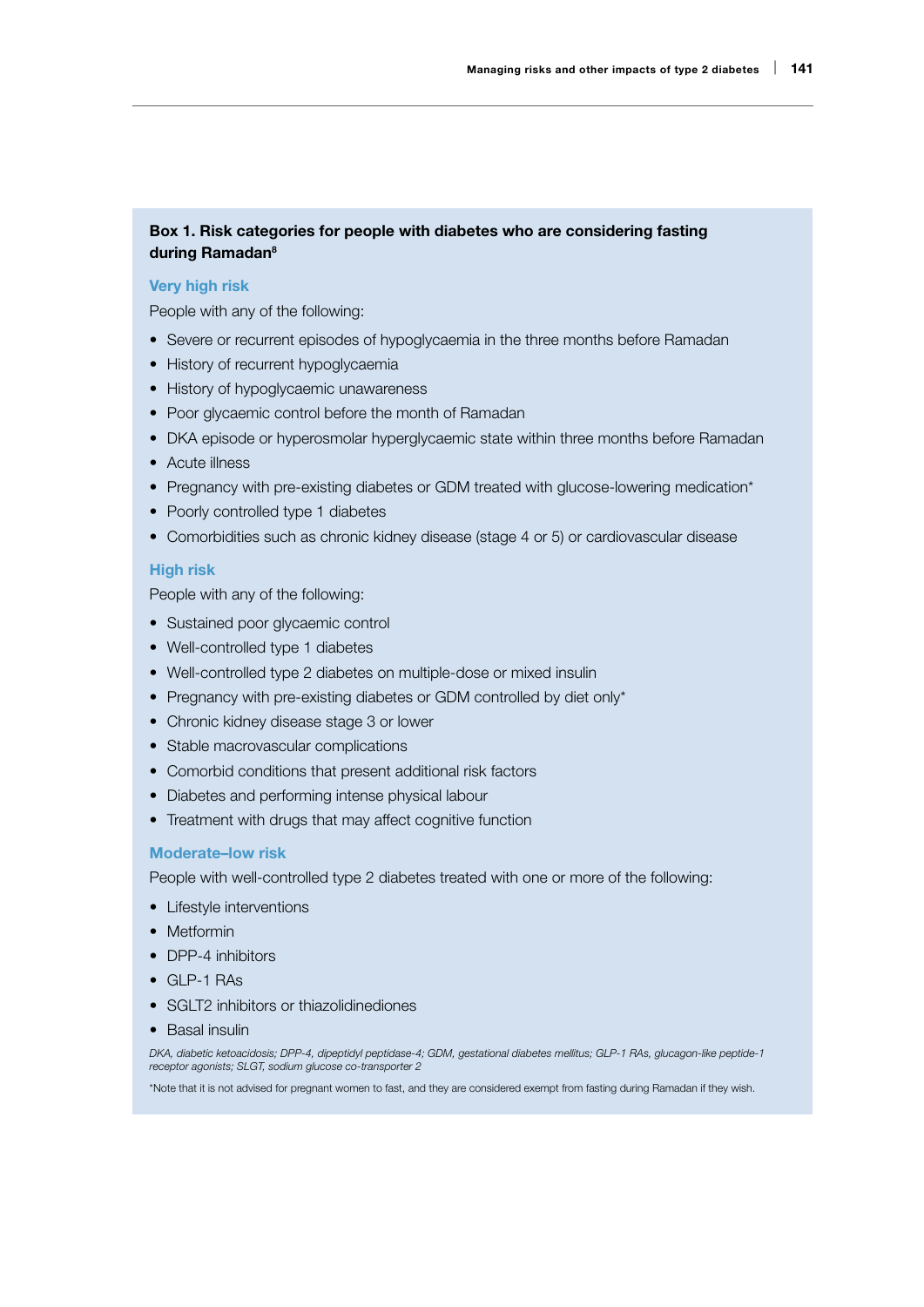### Exercising and diet during Ramadan

Regular or light exercise is allowed during Ramadan and should be encouraged. However, care should be taken to avoid hypoglycaemia and dehydration.<sup>8</sup> This is particularly an issue when Ramadan falls in summer months, due both to the higher ambient temperature and the greater number of daylight hours.

Patients should try to divide their daily calories between the breakfast (suhoor) meal and iftar. They should endeavour to eat well-balanced, low–glycaemic-index foods that are high in fibre, such as fruits and vegetables.

[Diabetes UK](https://www.diabetes.org.uk/guide-to-diabetes/managing-your-diabetes/ramadan) has information about fasting during Ramadan for people with diabetes and for imams.

### Resources

#### Sick day management

The **ADEA** has a [resource](https://www.adea.com.au/as_agentcs.p?cmd=Portal_getDocument(0x000000004202bd11,457e6c7c6bb9a2a73cbba0b34e3ea03e8a4c7166)&TenID=ADEA) for patients regarding sick day management.

#### **Surgery**

The Australian Diabetes Society has published the *[Peri-operative diabetes](https://diabetessociety.com.au/documents/PerioperativeDiabetesManagementGuidelinesFINALCleanJuly2012.pdf)  [management guidelines](https://diabetessociety.com.au/documents/PerioperativeDiabetesManagementGuidelinesFINALCleanJuly2012.pdf)*.

### **Driving**

The NDSS has published the *[Driving and diabetes](http://www.ndss.com.au/diabetes-and-driving-booklet/)* consumer booklet.

### Diabetes and Ramadan

The International Diabetes Federation has published *[Diabetes and Ramadan:](https://www.idf.org/e-library/guidelines/87-diabetes-and-ramadan-practical-25.html)  [Practical guidelines](https://www.idf.org/e-library/guidelines/87-diabetes-and-ramadan-practical-25.html)*.

**Diabetes UK** has [information about fasting during Ramadan](https://www.diabetes.org.uk/guide-to-diabetes/managing-your-diabetes/ramadan) for people with diabetes and for imams.

### **References**

- 1. Australian Diabetes Educators Association. Clinical guiding principles for sick day management of adults with type 1 and type 2 diabetes. Technical document. Canberra: ADEA, 2016.
- 2. Australian Diabetes Society, New Zealand Society for the Study of Diabetes. Alert update, 28 January 2020: Periprocedural diabetic ketoacidosis (DKA) with SGLT2 inhibitor use. Available at [https://diabetessociety.com.au/documents/ADS\\_DKA\\_SGLT2i\\_Alert\\_](https://diabetessociety.com.au/documents/ADS_DKA_SGLT2i_Alert_update_2020.pdf) [update\\_2020.pdf](https://diabetessociety.com.au/documents/ADS_DKA_SGLT2i_Alert_update_2020.pdf) [Accessed 23 April 2020].
- 3. Australian Technical Advisory Group on Immunisation. Australian Immunisation Handbook: Vaccine-preventable diseases. Canberra: Department of Health, 2019. Available at [https://](https://immunisationhandbook.health.gov.au/vaccine-preventable-diseases) [immunisationhandbook.health.gov.au/vaccine-preventable-diseases](https://immunisationhandbook.health.gov.au/vaccine-preventable-diseases) [Accessed 23 April 2020].
- 4. Australian Diabetes Educators Association. Sick day management of adults with type 2 diabetes. Canberra: ADEA, 2014.
- 5. Australian Diabetes Society. Peri-operative diabetes management guidelines 2012. Available at [https://diabetessociety.com.au/documents/PerioperativeDiabetesManagementGuidelinesFINAL](https://diabetessociety.com.au/documents/PerioperativeDiabetesManagementGuidelinesFINALCleanJuly2012.pdf) [CleanJuly2012.pdf](https://diabetessociety.com.au/documents/PerioperativeDiabetesManagementGuidelinesFINALCleanJuly2012.pdf) [Accessed 23 April 2020].
- 6. Sarre R. Bowel preparation. Aust Prescr 2005;28:16–17.
- 7. Austroads and National Transport Commission. Assessing fitness to drive for commercial and private vehicle drivers. Sydney: Austroads Ltd, 2016 (amended up to August 2017). Available at <https://austroads.com.au/publications/assessing-fitness-to-drive/ap-g56> [Accessed 23 April 2020].
- 8. International Diabetes Federation and the DAR International Alliance. Diabetes and Ramadan: Practical guidelines. Belgium: International Diabetes Federation, 2016.
- 9. Ali S, Davies M, Brady E, et al. Guidelines for managing diabetes in Ramadan. Diabet Med 2016;33(10):1314–29.